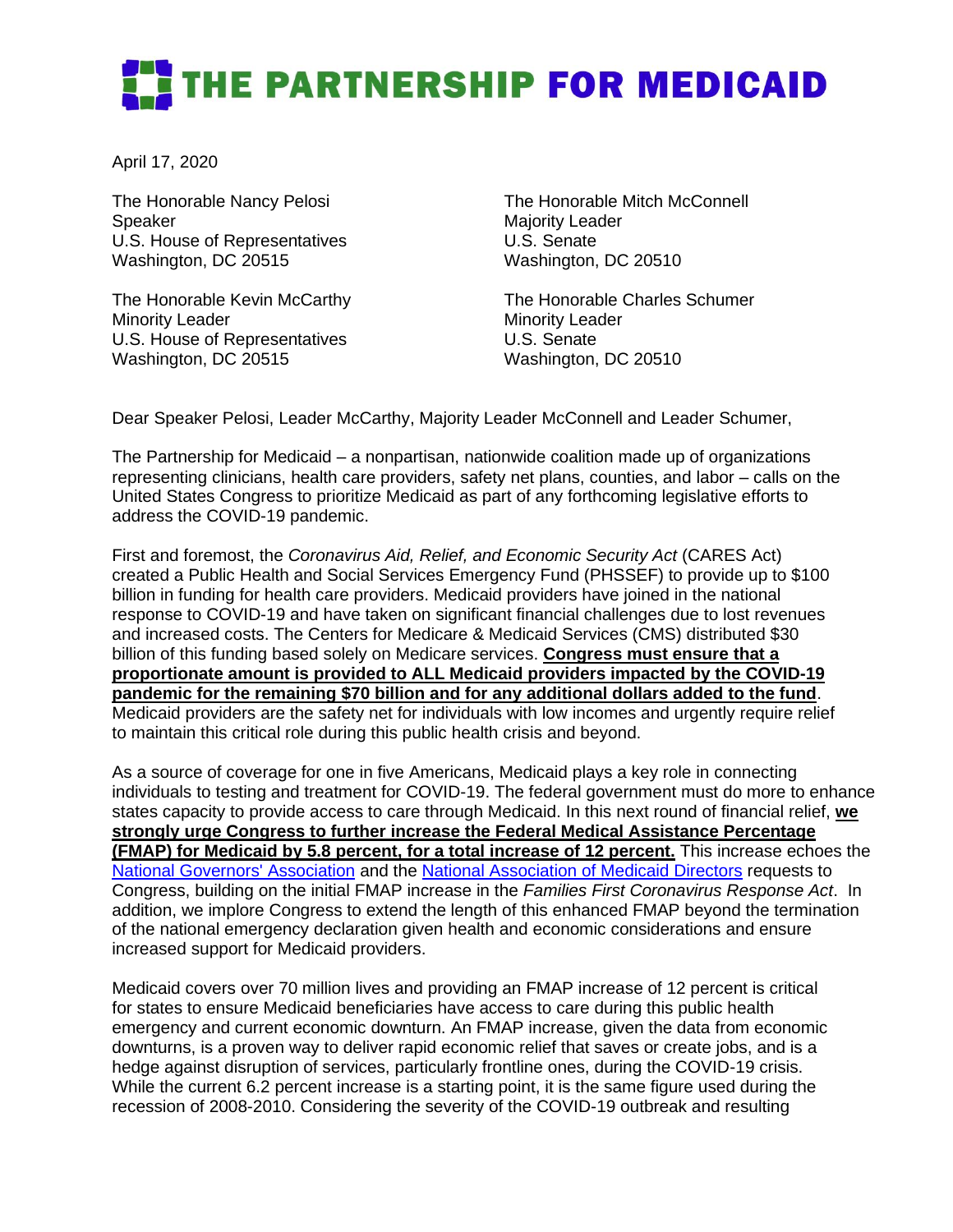downward economic trajectory, the enhanced FMAP for states should remain until the outbreak is contained and economic indicators illustrate a robust economic recovery.

Congress must extend this crucial support to states throughout the recovery period, rather than ending the enhanced FMAP once the national emergency declaration is terminated. The enhanced FMAP must be linked to specific economic triggers to determine the duration of the increase. Triggers include per capita income losses, gross domestic product changes, sales tax collection fluctuations and changes in the unemployment rate.

Additionally, the Partnership for Medicaid recommends that Congress consider the following to strengthen the Medicaid program and ensure a strong safety-net to protect our most vulnerable patients.

- **Prevent Implementation of the Medicaid Fiscal Accountability Regulation (MFAR)**  In a formal [comment letter](http://www.partnershipformedicaid.org/wp-content/uploads/2020/01/P4M-MFAR-Sign-on-FINAL.pdf) sent to CMS in February 2020, the Partnership requested that the MFAR be withdrawn. The MFAR would negatively affect beneficiaries' access to care and limit states' ability to finance this program. Given the added challenges facing hospitals, providers, states, and the entire health care system due to COVID-19, Congress must block CMS from finalizing the shortsighted and damaging MFAR.
- **Raise Medicaid Payment Levels to At Least Medicare Rates:** The health care infrastructure cannot continue to absorb this disparity in payment and function efficiently. For example, Medicaid payment is 66 percent of Medicare for primary care services and can be as low as 33 percent of Medicare rates depending on the state. Lack of parity between these rates is acutely felt in underserved or rural areas where patient volume and payer mix is much lower than in densely populated areas.
- **Apply the FMAP Continuous Eligibility Maintenance of Effort Requirement to Enrollees Covered in Separate Children's Health Insurance Programs (CHIP):**  Section 6008(b)(3) of the *Families First Coronavirus Response Act* prohibits states accepting the 6.2 percent FMAP increase from disenrolling Medicaid enrollees until the end of the emergency period. Currently, this requirement excludes children and pregnant women covered in separate CHIP programs. To ensure that all health care consumers with low incomes retain access to critical health care and coverage, we urge Congress to extend this protection to all CHIP enrollees.
- **Delay the CHIP Funding Cliff by One Year:** The E-FMAP bump of 23 percentage points enacted as part of the CHIP funding extension is scheduled to be eliminated over two years, starting in 2020. This funding decline continues with an 11.5 percentage point decline in FY 2021. Congress should postpone the 2021 funding decline by one year.
- **Suspend Implementation of the Public Charge Regulation:** Concerns and confusion over enforcement of the public charge regulation encourages disenrollment from Medicaid and other social programs during a time when access to testing, treatment, and care is critical and in the best interests of public health during this public health emergency. The Partnership previously [requested](http://www.partnershipformedicaid.org/wp-content/uploads/2019/06/2018-12-10-Public-Charge.pdf) that the public charge rule be withdrawn; we encourage Congress to intervene and place a moratorium on the public charge regulation.

We encourage Congress to incorporate the above proposals in the next COVID-19 legislative relief package. The Partnership for Medicaid looks forward to working with Congress to preserve and strengthen the Medicaid program through this uncertain time and support its vital role as the safety net for Americans. If you have questions on any of the priorities discussed in this letter, please contact Shelby Higgins at the American Academy of Family Physicians, First